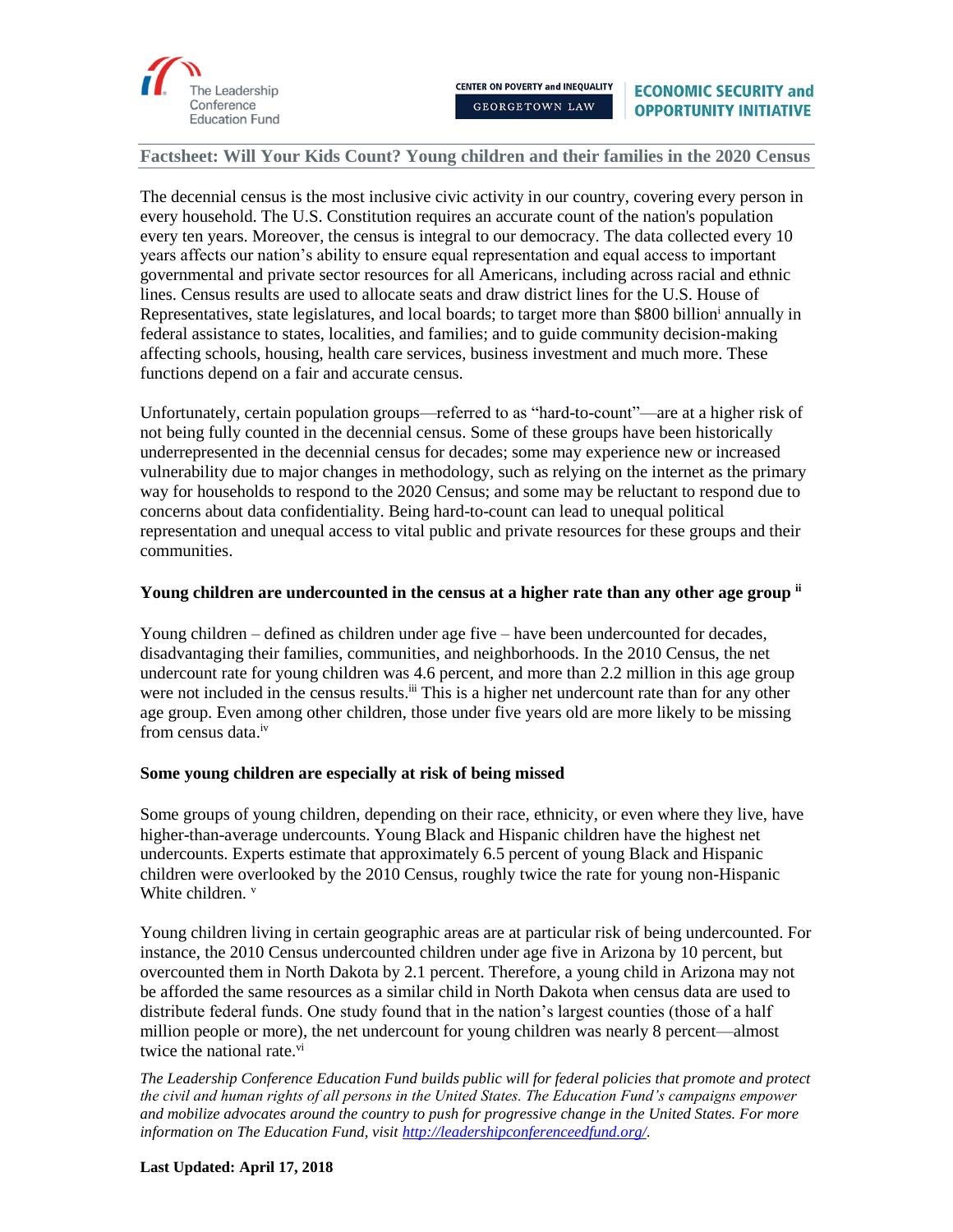

# **The young child undercount is getting worse**

While the census accuracy for adults has been improving over time, the undercount for children under age five has been getting progressively worse. The net undercount rate for young children is more than three times what it was in 1980, increasing from 1.4 percent to 4.6 percent in 2010, representing hundreds of thousands more families.<sup>vii</sup> Localities with disproportionately high numbers of young children may be at a higher risk of being undercounted than ever before.

### **Why are young children missed so often in the census?**

Millions of young children live in the types of households, families, and neighborhoods that are most difficult to enumerate. That is why special attention is needed to reach these households and make sure they return a completed 2020 Census questionnaire that includes all young children in the household.

- Almost 4.5 million children under age five live in hard-to-count neighborhoods.
- $\bullet$  It is widely believed that poor households are difficult to enumerate,  $\frac{1}{10}$  and young children have a higher poverty rate than any age group.
- Young children in large families may go uncounted because they live in large and complex households. In 2010, nearly a quarter of young children lived in households of six or more people.
- Some young children have complicated living arrangements, moving among various relatives or caregivers. Foster children, children living with grandparents or other relatives, and children whose parents are cohabiting but not married are also more likely to be missed. A recent study found 40 percent of all children under age five lived in a household with complex living arrangements.<sup>ix</sup> The figures are higher for Black children (50 percent) and Latino children (55 percent). Young children in complex households may be left off the questionnaires because respondents are uncertain of whether or not to include a young child as a household resident. $^x$
- Language barriers also contribute to the undercount of young children in households where people speak a language other than English. In 2010, one-quarter of young Latino children lived in a linguistically isolated household where adults had difficulty speaking English.<sup>xi</sup> It is shown that language limitations cause respondents to report in error on the census questionnaire.<sup>xii</sup>

### **What does undercounting young children cost communities?**

When young children are undercounted, their communities are denied a full voice in policy decisionmaking. Children are included in the population totals used for congressional reapportionment and the drawing of legislative district boundaries. When children are undercounted, political boundaries may not accurately represent reality, and those young children's needs may not be represented or prioritized according to their real share of the population.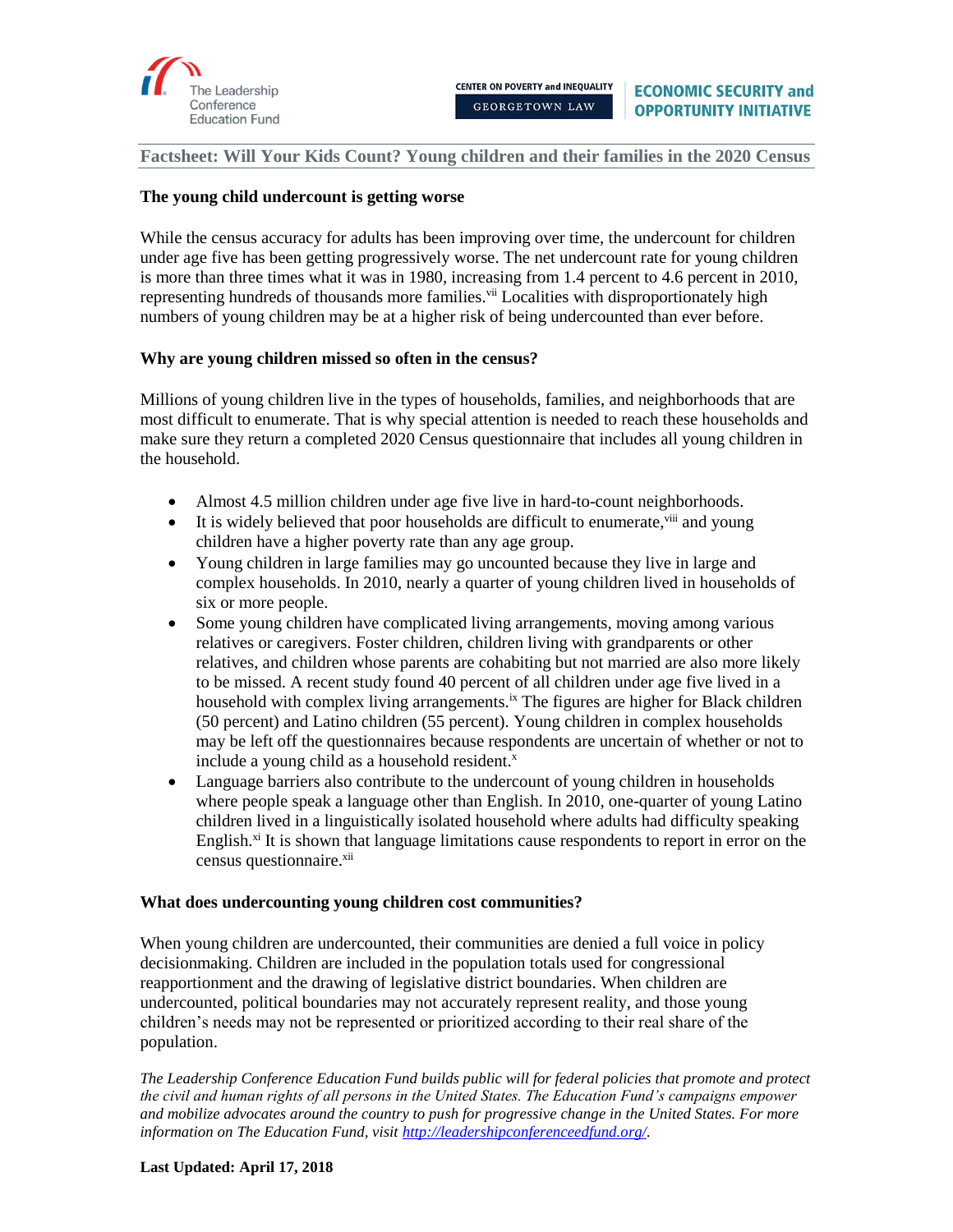

Not only do representatives and state legislators make decisions about programs that serve young children, but, every year, more than \$600 billion in federal funds is allocated to states and localities based on census data. Here are some of the programs whose funding is based in whole or in part on census counts that impact children's lives. (Unless noted, figures are for fiscal year  $2015.^{xiii}$ )

- **State Children's Health Insurance Program (SCHIP) – \$11 billion.** SCHIP was created in 1997 to reduce the number of uninsured children by providing subsidized insurance to children of the working poor through federal grants to states. SCHIP covers nearly 9 million children.<sup>xiv</sup>
- **Special Education Grants (IDEA) \$11.2 billion.** Through the Individuals with Disabilities Education Act (IDEA), the federal government provides grants to states to assist them in ensuring a free public education environment that will allow children with disabilities to thrive. Through IDEA, federal funds assist states in providing early intervention services for infants and toddlers  $(0 - 2)$  and their families.<sup>xv</sup>
- **Head Start – \$8.2 billion.** The Head Start program provides grants to local public and private nonprofit and for-profit agencies to provide child development services to economically disadvantaged children and families, with a special focus on helping preschoolers develop the early reading and math skills they need to be successful in school.
- **Foster Care \$4.6 billion.** The Federal Foster Care Program helps to provide safe and stable out-of-home care for children until they are safely returned home, permanently placed with adoptive families, or placed in other planned arrangements for permanency.
- **Child Care and Development Fund – \$3.3 billion.** The Child Care and Development Fund assists low-income families, families receiving temporary public assistance, and those transitioning from public assistance in obtaining child care so they can work or receive training and education.

Children in lower-income families can also benefit from resources that provide financial security for their families and economic development for their communities based on census-derived data:

- **Section 8 Housing Assistance Payments Program – \$9.2 billion.** Section 8 vouchers are the nation's leading source of housing assistance for low-income seniors, people with disabilities, and families with children, helping approximately 2 million households to secure affordable rental housing in the private market.
- **SNAP \$69.4 billion.** The Supplemental Nutrition Assistance Program (previously known as food stamps) is the most important tool to prevent hunger and malnutrition among families in the U.S. More than 45 million low-income families rely on federally funded SNAP subsidies that are administered to them through state governments. Nearly 70 percent of SNAP beneficiaries are members of families with children.<sup>xvi</sup>
- **Medicaid \$311.9 billion.** Medicaid is a federal-state insurance program that provides health coverage to low-income families and individuals, including children, parents,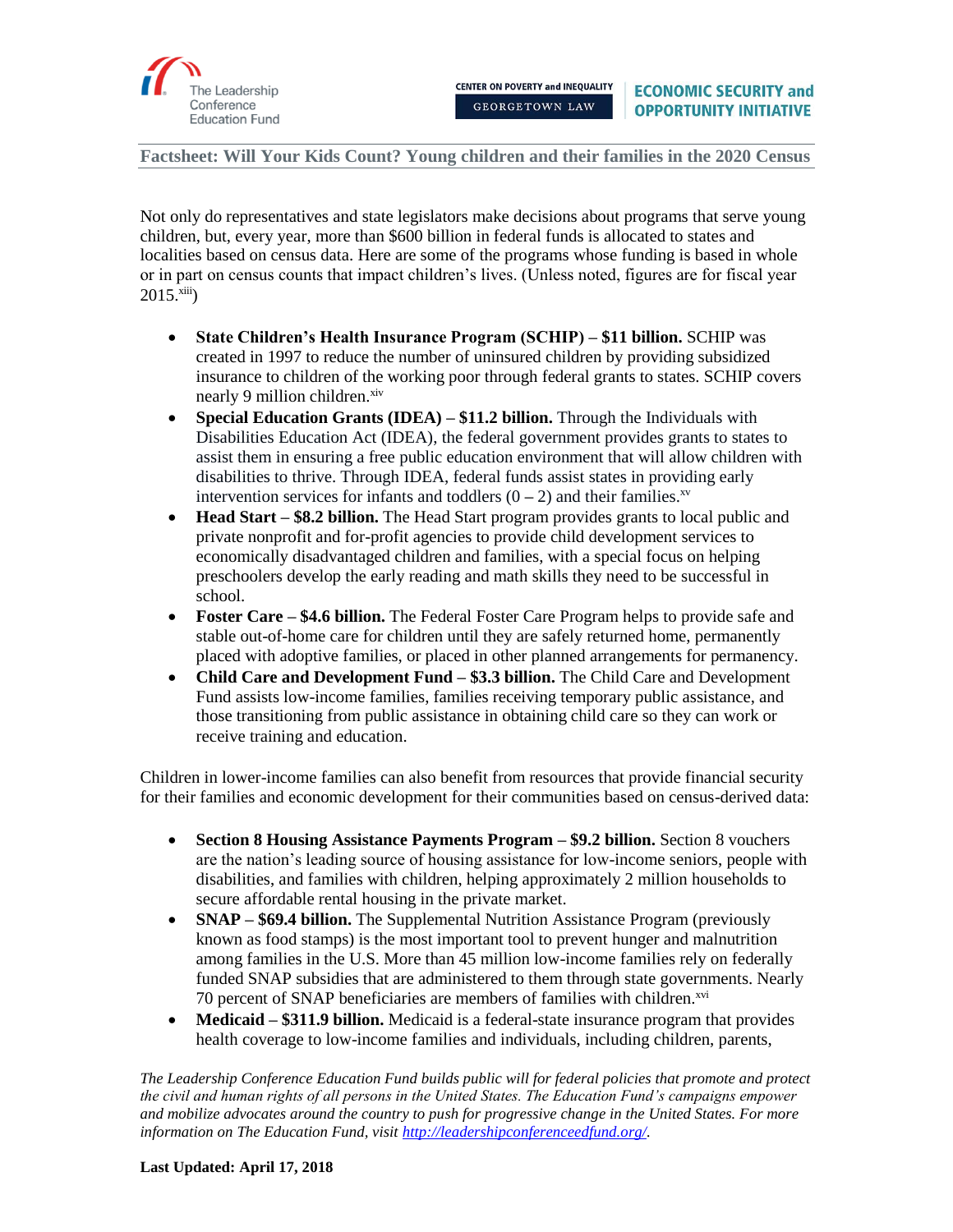

seniors, and people with disabilities. More than two-fifths of Medicaid enrollees are children.<sup>xvii</sup>

### **You can help – right now.**

There are many ways in which stakeholders, including advocates, funders, and civic leaders, can improve the count of young children in the 2020 Census. There are opportunities to join or support work on policy development, community organizing, and "Get Out the Count" campaigns for the 2020 Census. Here are some ideas:

- **Help your members of Congress understand why it's important to support adequate resources for the Census Bureau to conduct the 2020 Census in a way that will count all young children.** The Census Bureau needs a major annual funding ramp up several years before a decennial census, to perform critical tests and build out a massive infrastructure. Already – due to funding constraints – important activities needed for a fair and accurate 2020 Census have been postponed or canceled, putting young children at risk of being severely undercounted. Without sufficient increase in the Census Bureau's budget, a complete count will be in jeopardy, and census costs could increase by billions of dollars.
- **Stay informed about key census policy and operational developments.** The Census Project [\(https://thecensusproject.org/\)](https://thecensusproject.org/) provides regular updates on census-related activities in Congress and the administration.
- **Educate state and local leaders about the undercount of young children in the census.** As the 2020 Census approaches, advocates can join Complete Count Committees that will be established in many states and localities. It is important that Complete Count Committees include voices for children to remind leaders and local census staff of this critical constituency. These committees work with the Census Bureau and local communities to help ensure a complete census. As a reference, the 2010 Complete Count Committee guide can be found at

[https://www.census.gov/2010census/partners/pdf/cccGuide.pdf.](https://www.census.gov/2010census/partners/pdf/cccGuide.pdf)

• **Become a Census Bureau partner.** Partners get timely updates from the Census Bureau as well as promotional material.

*If you would like to learn more about these or other ways you and your organization can be involved, contact Randi Carmen Schmidt, Executive Director of the Children's Leadership Council, at [rschmidt@childrensleadershipcouncil.org.](mailto:rschmidt@childrensleadershipcouncil.org)*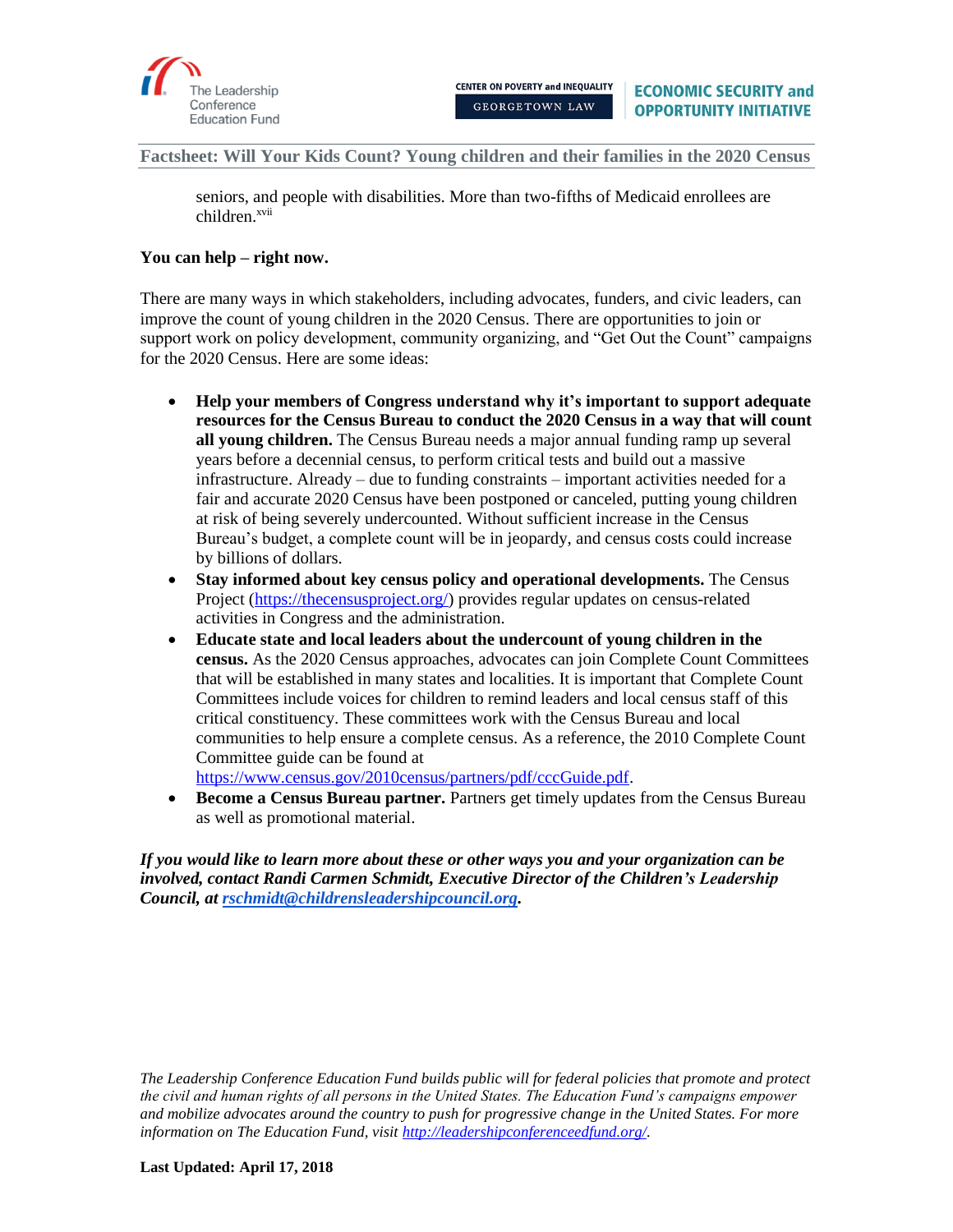

# **Additional Reading**

O'Hare, W.P. (2015). *The Undercount of Young Children in the U.S. Decennial Census. Springer Publishers* 

O'Hare, W.P., Mayol-Garcia, Y., Wildsmith, E., and Torres, A., (2016) The Invisible Ones: How Latino Children Are Left Out of Our Nation's Census Count, Child Trends Hispanic Institute  $\&$ National Association of Latino Elected Officials, Child Trends, Washington DC. Available online at [https://www.childtrends.org/wp-content/uploads/2016/05/Webinar-FINAL.pdf.](https://www.childtrends.org/wp-content/uploads/2016/05/Webinar-FINAL.pdf)

O'Hare, W.P. (2016). Who Lives in Hard-to-Count Neighborhoods? *International Journal of Social Science Studies*, Vol. 4, No. 4, pp 43-55. Available online at [http://redfame.com/journal/index.php/ijsss/article/view/1441.](http://redfame.com/journal/index.php/ijsss/article/view/1441)

O'Hare, W.P. (2016). What Do We know About the Presence of Young Children in Administrative Records, Proceedings of the Federal Conference on Statistical Methodology. Available online at [https://s3.amazonaws.com/sitesusa/wp](https://s3.amazonaws.com/sitesusa/wp-content/uploads/sites/242/2016/03/G1_OHare_2015FCSM.pdf)[content/uploads/sites/242/2016/03/G1\\_OHare\\_2015FCSM.pdf.](https://s3.amazonaws.com/sitesusa/wp-content/uploads/sites/242/2016/03/G1_OHare_2015FCSM.pdf)

O'Hare, W.P. (2016). "Honey, I lost the kids: The undercount of young children in the US Decennial Census," *Significance*, Journal of the Royal Statistical Society, February <https://www.statslife.org.uk/social-sciences/2647-honey-i-lost-the-kids>.

O'Hare, W.P. (2014). "Assessing Net Coverage Error for Young Children in the 2010 U.S. Decennial Census. *"Center for Survey Measurement Study Series (Survey Methodology #2014- 02).* U.S. Census Bureau. Available online a[t http://www.census.gov/srd/papers/pdf/ssm2014-](http://www.census.gov/srd/papers/pdf/ssm2014-02.pdf) [02.pdf](http://www.census.gov/srd/papers/pdf/ssm2014-02.pdf).

O'Hare, W.P. (2014). "Historical Examination of Net Coverage Error for Children in the U.S. Decennial Census: 1950 to 2010."*Center for Survey Measurement Study Series (Survey Methodology #2014-03).* U.S. Census Bureau. Available online at [http://www.census.gov/srd/papers/pdf/ssm2014-03.pdf.](http://www.census.gov/srd/papers/pdf/ssm2014-03.pdf)

U.S. Census Bureau (2012b). *2010 Census Coverage Measurement Estimation Report: Summary of Estimates of Coverage for Persons in the United States*, DSSD 2010 Census Coverage Measurement Memorandum Series. Available online at [https://www.census.gov/coverage\\_measurement/pdfs/g01.pdf.](https://www.census.gov/coverage_measurement/pdfs/g01.pdf)